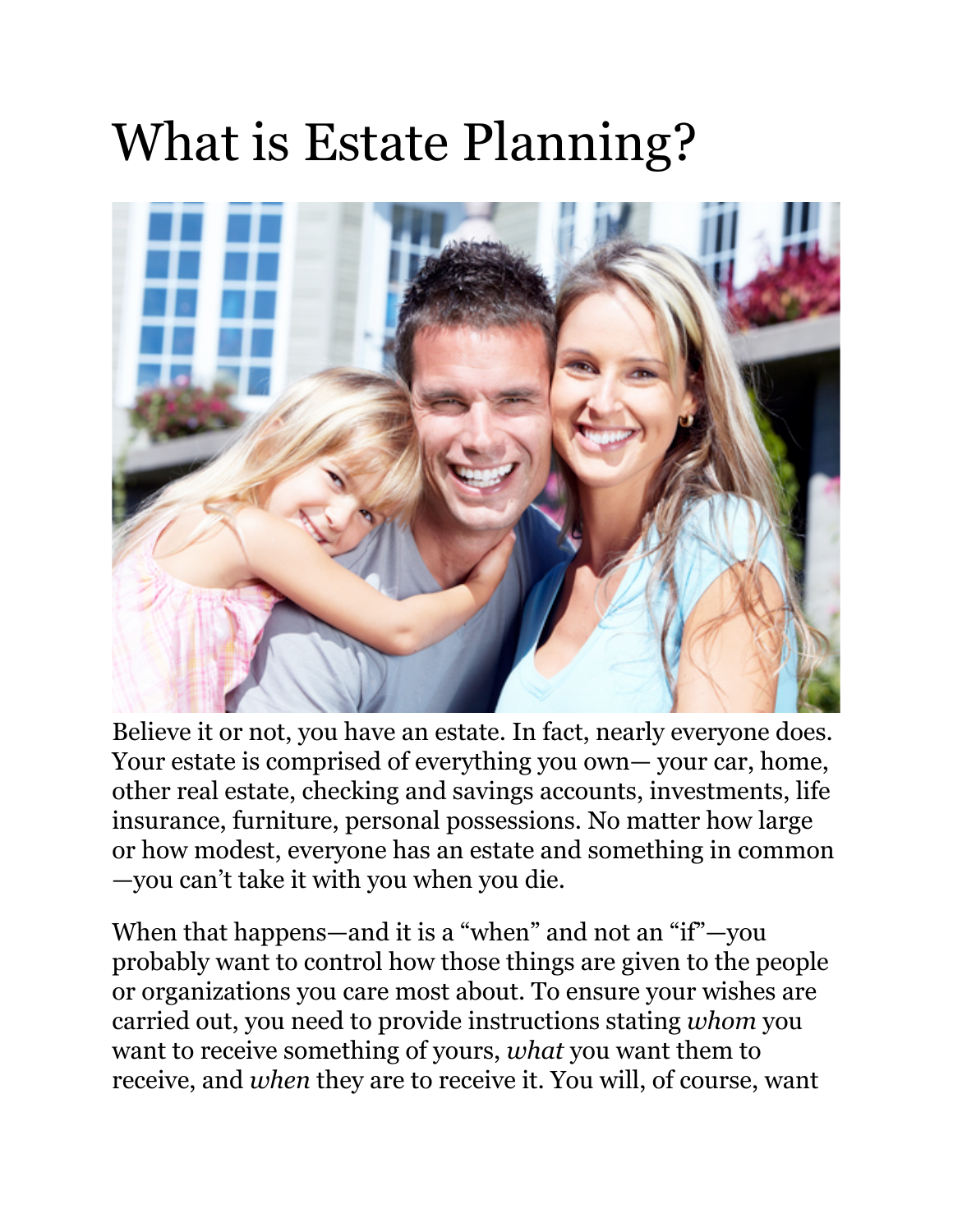this to happen with the least amount paid in taxes, legal fees, and court costs.

*That* is estate planning—making a plan in advance and naming whom you want to receive the things you own after you die. However, good estate planning is much more than that. It should also:

- Include instructions for passing your *values* (religion, education, hard work, etc.) in addition to your valuables.
- Include instructions for your care if you become disabled before you die.
- Name a guardian and an inheritance manager for minor children.
- Provide for family members with special needs without disrupting government benefits.
- Provide for loved ones who might be irresponsible with money or who may need future protection from creditors or divorce.
- Include life insurance to provide for your family at your death, disability income insurance to replace your income if you cannot work due to illness or injury, and long-term care insurance to help pay for your care in case of an extended illness or injury.
- Provide for the transfer of your business at your retirement, disability, or death.
- Minimize taxes, court costs, and unnecessary legal fees.
- Be an ongoing process, not a one-time event. Your plan should be reviewed and updated as your family and financial situations (and laws) change over your lifetime.

## **Estate planning is for everyone.**

It is not just for "retired" people, although people do tend to think about it more as they get older. Unfortunately, we can't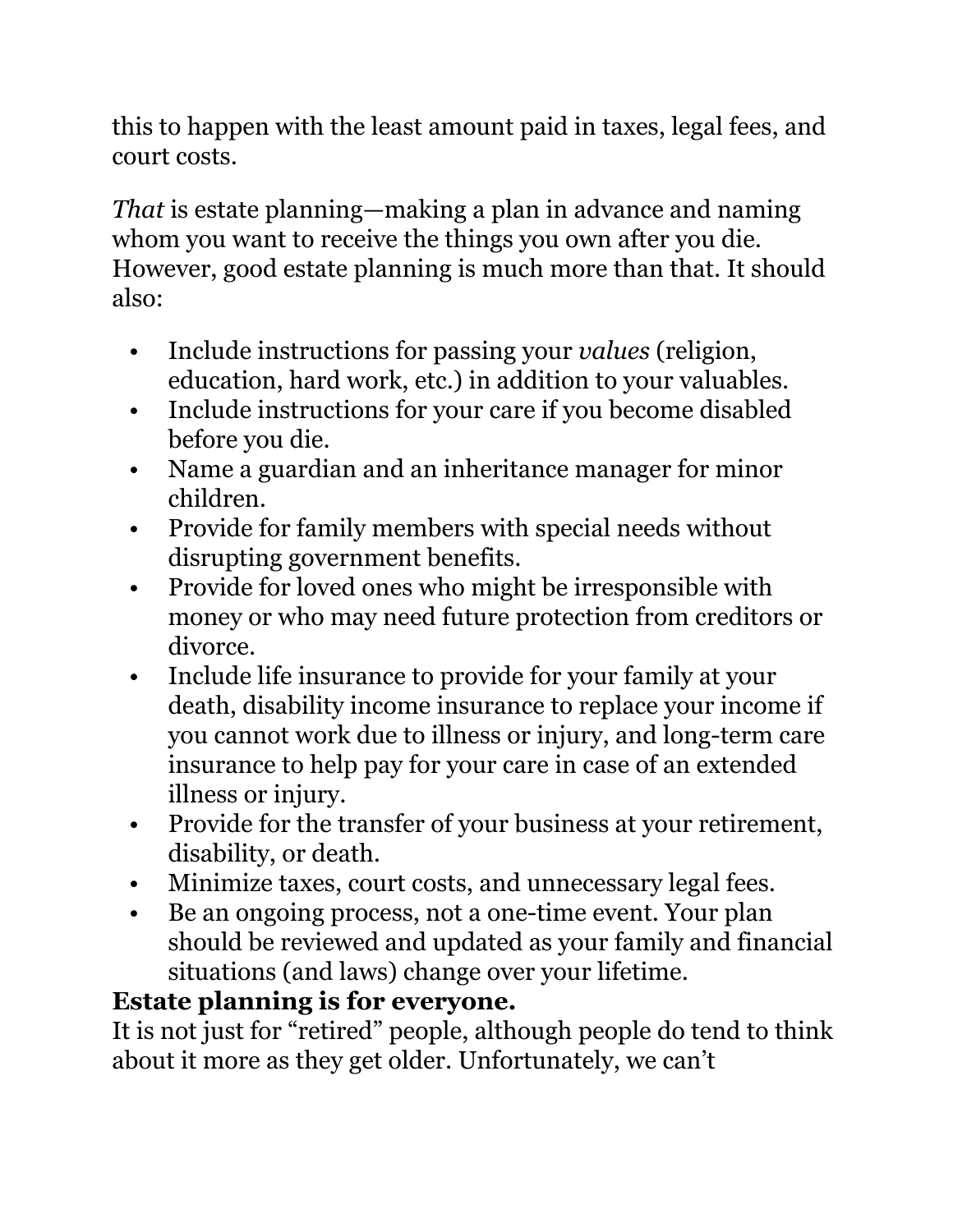successfully predict how long we will live, and illness and accidents happen to people of all ages.

Estate planning is not just for "the wealthy," either, although people who have built some wealth do often think more about how to preserve it. Good estate planning often means more to families with modest assets, because they can afford to lose the least.

## **Too many people don't plan.**

Individuals put off estate planning because they think they don't own enough, they're not old enough, they're busy, think they have plenty of time, they're confused and don't know who can help them, or they just don't want to think it. Then, when something happens to them, their families have to pick up the pieces.

#### **If you don't have a plan, your state has one for you, but you probably won't like it.**

*At disability*: If your name is on the title of your assets and you can't conduct business due to mental or physical incapacity, only a court appointee can sign for you. The court, not your family, will control how your assets are used to care for you through a conservatorship or guardianship (depending on the term used in your state). It can become expensive and time consuming, it is open to the public, and it can be difficult to end even if you recover.

*At your death:* If you die without an intentional estate plan, your assets will be distributed according to the probate laws in your state. In many states, if you are married and have children, your spouse and children will each receive a share. That means your spouse could receive only a fraction of your estate, which may not be enough to live on. If you have minor children, the court will control their inheritance. If both parents die (i.e., in a car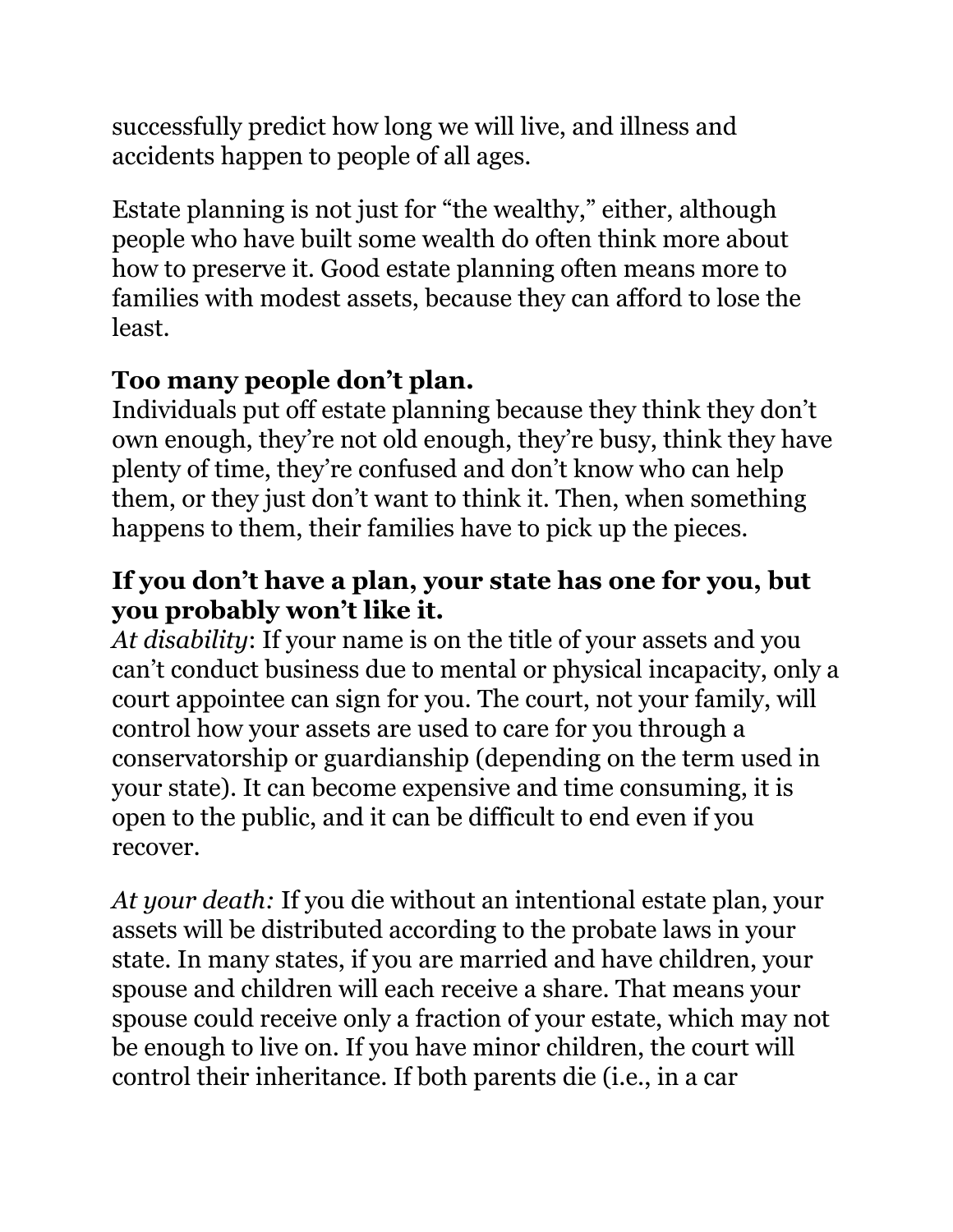accident), the court will appoint a guardian without knowing whom you would have chosen.

*Given the choice—and you do have the choice—wouldn't you prefer these matters be handled privately by your family, not by the courts? Wouldn't you prefer to keep control of who receives what and when? And, if you have young children, wouldn't you prefer to have a say in who will raise them if you can't?*

### **An estate plan begins with a will or living trust.**

*A will provides your instructions, but it does not avoid probate.*  Any assets titled in your name or directed by your will must go through your state's probate process before they can be distributed to your heirs. (If you own property in other states, your family will probably face multiple probates, each one according to the laws in that state.) The process varies greatly from state to state, but it can become expensive with legal fees, executor fees, and court costs. It can also take anywhere from nine months to two years or longer. With rare exception, probate files are open to the public and excluded heirs are encouraged to come forward and seek a share of your estate. In short, the court system, not your family, controls the process.

Not everything you own will go through probate. Jointly-owned property and assets that let you name a beneficiary (for example, life insurance, IRAs, 401(k)s, annuities, etc.) are not controlled by your will and usually will transfer to the new owner or beneficiary without probate. But there are many problems with joint ownership, and avoidance of probate is not guaranteed. For example, if a valid beneficiary is not named, the assets will have to go through probate and will be distributed along with the rest of your estate. If you name a minor as a beneficiary, the court will probably insist on a guardianship until the child legally becomes an adult.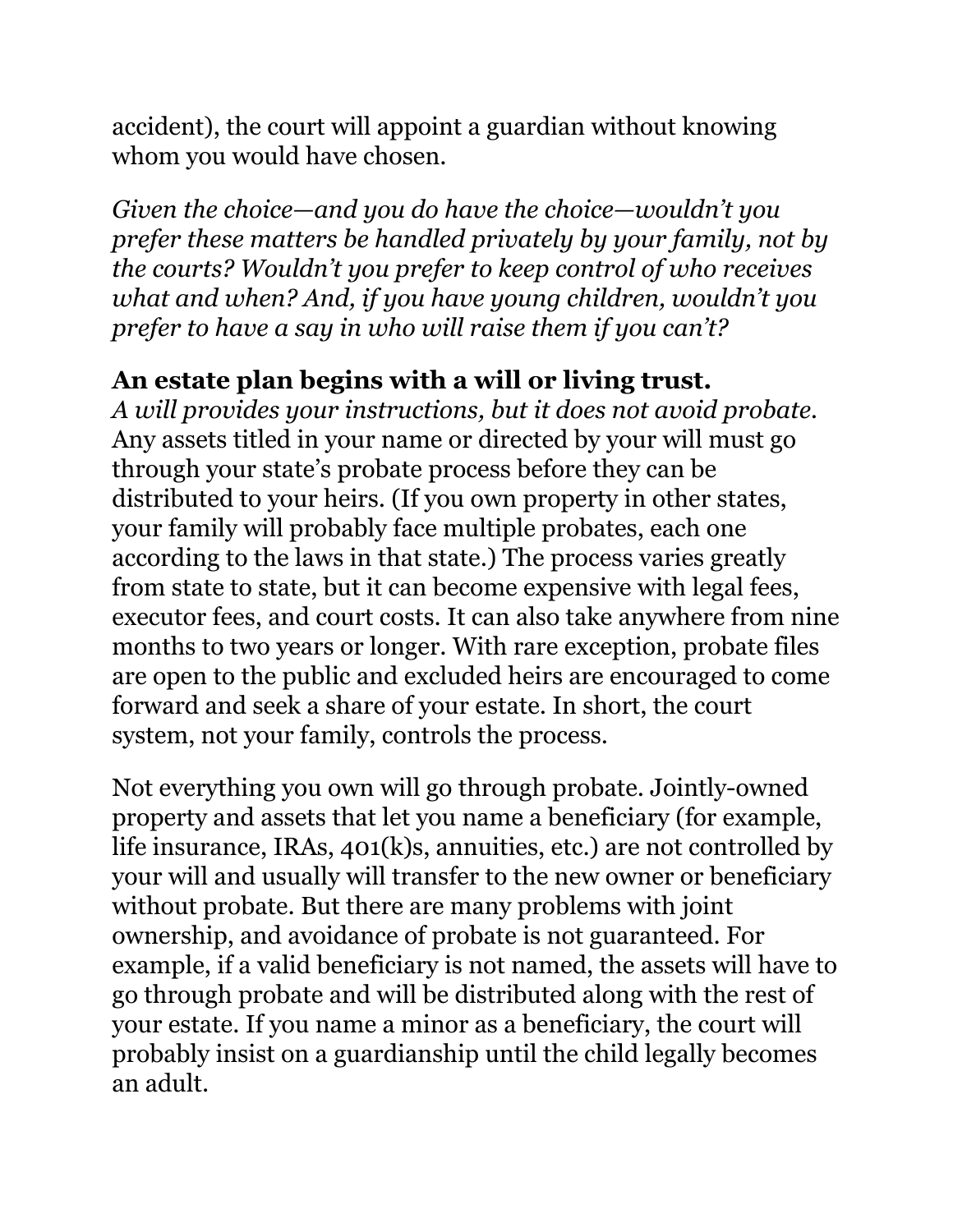*For these reasons a revocable living trust is preferred by many families and professionals.* It can avoid probate at death (including multiple probates if you own property in other states), prevent court control of assets at incapacity, bring all of your assets (even those with beneficiary designations) together into one plan, provide maximum privacy, is valid in every state, and can be changed by you at any time. It can also reflect your love and values to your family and future generations.

Unlike a will, a trust doesn't have to die with you. Assets can stay in your trust, managed by the trustee you selected, until your beneficiaries reach the age you want them to inherit. Your trust can continue longer to provide for a loved one with special needs, or to protect the assets from beneficiaries' creditors, spouses, and irresponsible spending.

A living trust is more expensive initially than a will, but considering it can avoid court interference at incapacity and death, many people consider it to be a bargain.

#### **Planning your estate will help you organize your records and correct titles and beneficiary designations.**

Would your family know where to find your financial records, titles, and insurance policies if something happened to you? Planning your estate now will help you organize your records, locate titles and beneficiary designations, and find and correct errors.

Most people don't give much thought to the wording they put on titles and beneficiary designations. You may have good intentions, but an innocent error can create all kinds of problems for your family at your disability and/or death. Beneficiary designations are often out-of-date or otherwise invalid. Naming the wrong beneficiary on your tax-deferred plan can lead to devastating tax